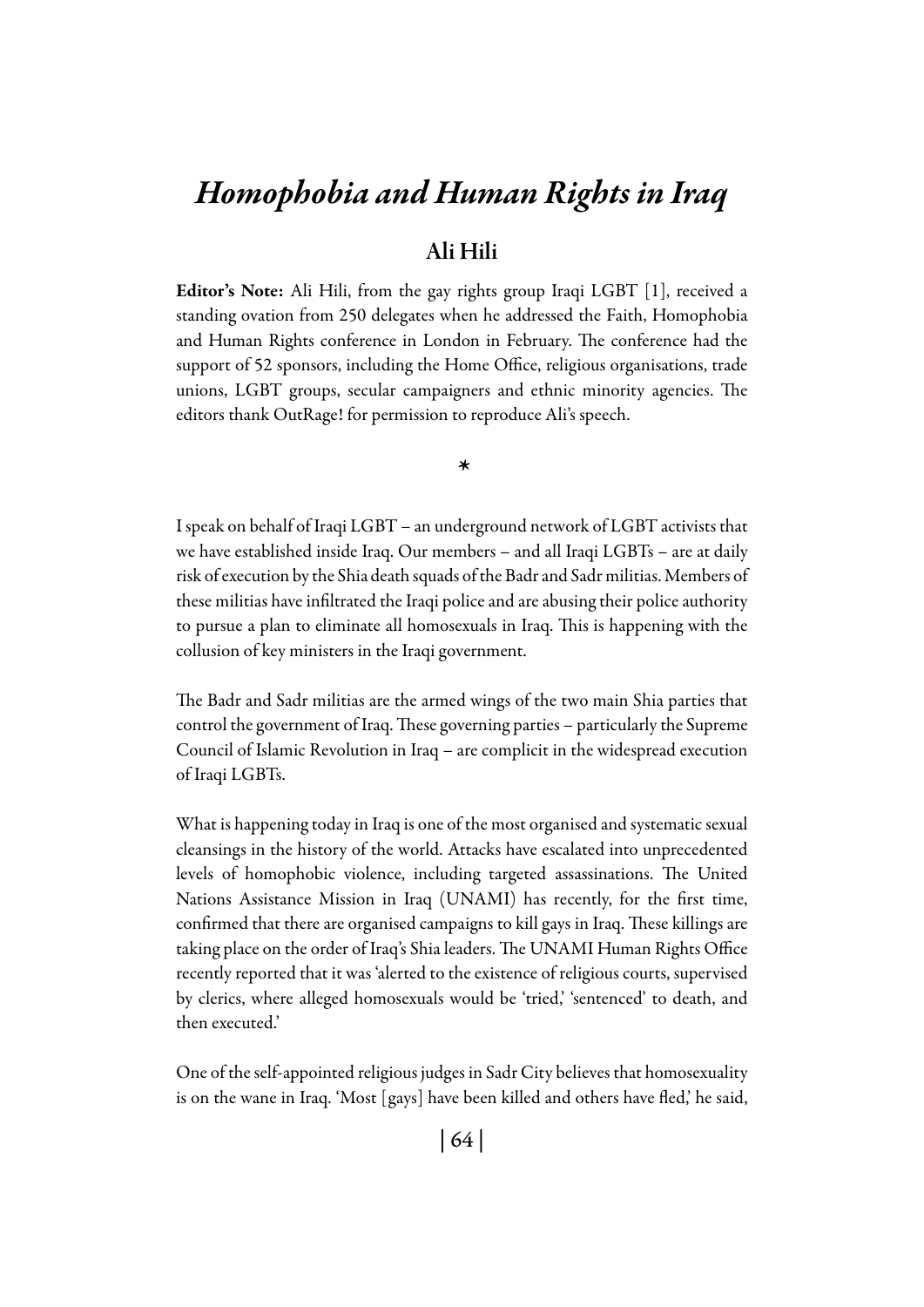#### Hili | Homophobia and Human Rights in Iraq

insisting that the religious courts have 'a lot to be proud of. We now represent a society that asked us to protect it not only from thieves but also from these [bad] deeds [same-sex relationships].'

Iraq's government strongly criticised the UNAMI report on human rights abuses; condemning it for discussing issues that are considered taboo in Iraqi society, such as homosexuality, and the systematic murder of LGBTs.

'There was information in the report that we cannot accept here in Iraq. The report, for example, spoke about the phenomenon of homosexuality and giving them their rights,' said Mr al-Dabbagh (a spokesperson for the Iraqi regime). 'Such statements are not suitable to the Iraqi society. This is rejected. They (the UN) should respect the values and traditions here in Iraq.'

I will give you just one example of the homophobic terror Iraqi LGBTs are facing. Five activists in Baghdad were discovered in a safe house and abducted at gunpoint on 9 November last year. Nothing has been heard of them since then. It is feared that death squads operating within the Iraqi police may have murdered them. The kidnapped men all were members of our group Iraqi LGBT. For the previous few months these activists had been documenting the killing of lesbians and gays, and relaying details of homophobic executions to our office in London. I have no doubt that they were targeted – not just because they were gay – but also to stop them exposing to the outside world the anti-gay pogrom that is happening in Iraq today.

The Iranian Grand Ayatollah Ali al-Sistani, who is the world leader of Shia Muslims, clearly states that gays and lesbians should be executed. This gives direct religious sanction to the murder of LGBTs by the Badr and Sadr death squads. Sistani is giving the killers divine authority.

In spite of the world unity against the unlawful war on Iraq, the United States and its allies, including the government of the United Kingdom, chose to go ahead with the invasion of Iraq and cause the deaths of so many innocent lives.

The everyday loss of innocent lives in Iraq does not seem to matter to the western media today, especially when the victims are minorities like LGBTs.

The urgency now is to protect LGBT people in Iraq. We need action by the United Nations High Commissioner for Refugees, the Red Cross and Red Crescent, and